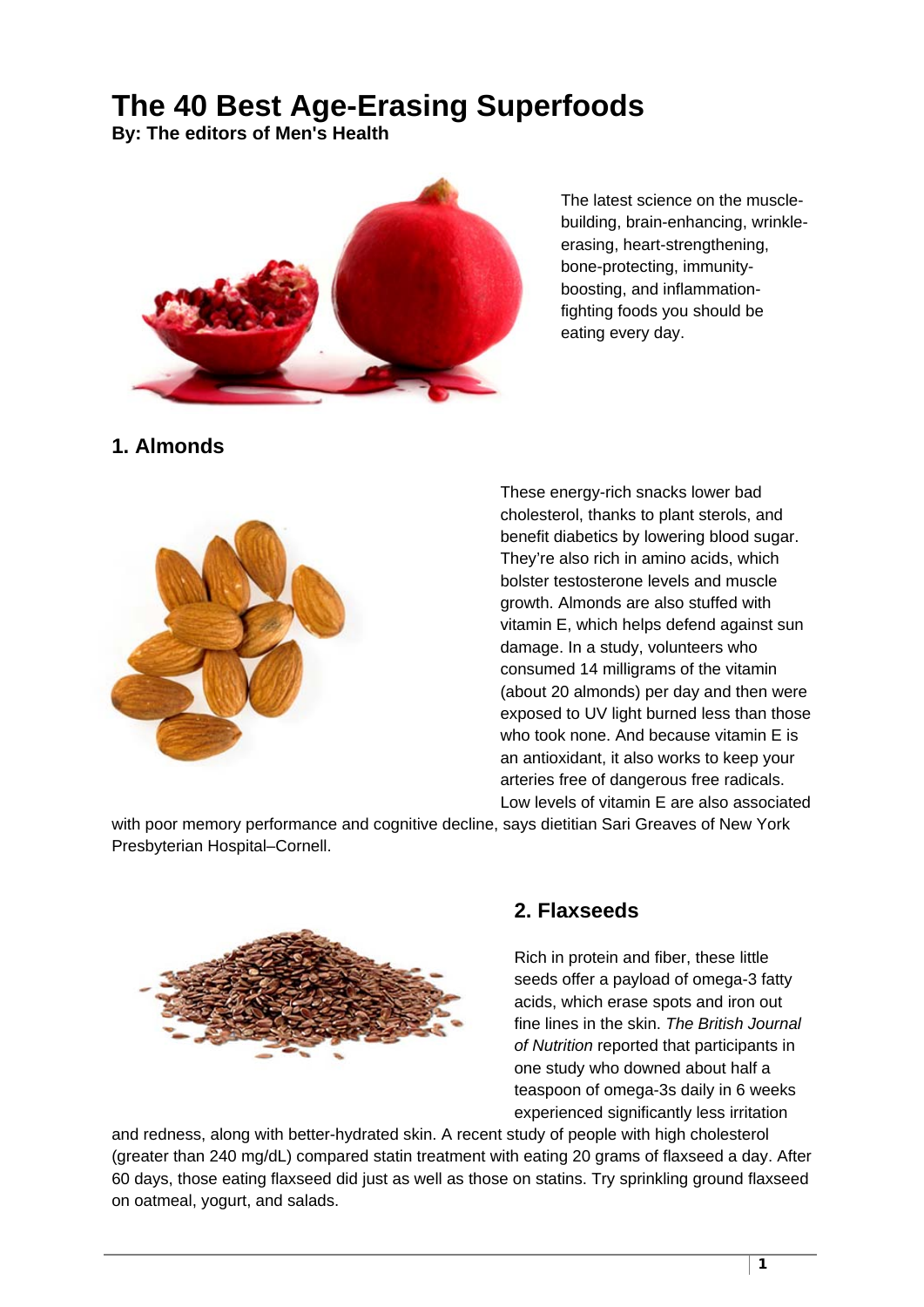

# **3. Tomatoes**

There are two things you need to know about tomatoes: red are the best, because they're packed with more of the antioxidant lycopene; and processed tomatoes are just as potent as fresh ones, because it's easier for the body to absorb the lycopene. Studies show that a diet rich in lycopene can decrease your risk of

bladder, lung, prostate, skin, and stomach cancers, as well as reduce the risk of coronary artery disease, and help eliminate skin-aging free radicals caused by ultraviolet rays. "Cooked tomatoes and tomato paste work best," says celebrity trainer Gunnar Petersen.



# **4. Sweet Potatoes**

Often confused with yams, these tubers are one of the healthiest foods on the planet. In addition to countering the effects of secondhand smoke and preventing diabetes, sweet potatoes contain glutathione, an antioxidant that can enhance nutrient metabolism and immunesystem health, as well as protect against Alzheimer's, Parkinson's, liver

disease, cystic fibrosis, HIV, cancer, heart attack, and stroke. What's more, they're also loaded with vitamin C, which smoothes out wrinkles by stimulating the production of collagen. A recent study in the *American Journal of Clinical Nutrition* found that volunteers who consumed 4 milligrams of C (about half a small sweet potato) daily for 3 years decreased the appearance of wrinkles by 11 percent.



# **5. Spinach**

It may be green and leafy, but spinach—a renowned muscle builder—is also the ultimate man food. The heart-health equivalent of a firstballot Hall of Famer, spinach is replete with the essential minerals potassium and magnesium, and it's one of the top sources of lutein, an antioxidant that may help prevent clogged arteries. Plus its vitamins and nutrients can bolster bone-mineral density, attack prostate cancer cells, reduce the risk of skin tumors, fight colon cancer, and, last but not least, increase blood flow to the penis. "Popeye was on to

something," says Susan Bowerman, assistant director of the Center for Human Nutrition at the University of California at Los Angeles.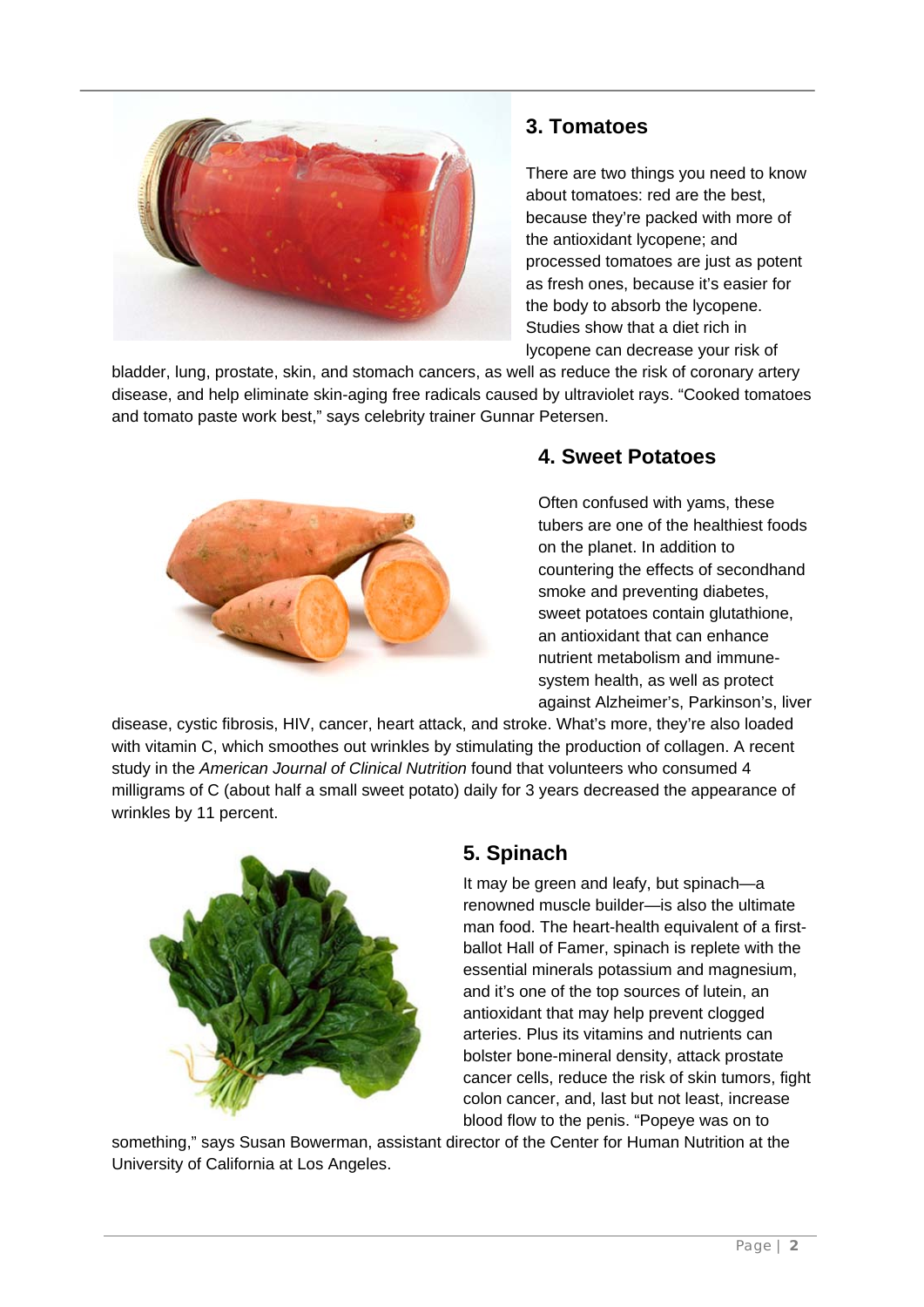### **6. Rosemary**

The carnosic acid found in this spice has been shown to reduce stroke risk in mice by 40 percent, according to a study published in the *Journal of Neurochemistry*. Carnosic acid appears to set off a process that shields brain cells from free-radical damage, which can worsen the effects of a stroke. It can also protect against degenerative diseases like Alzheimer's and the general effects of aging.





#### **7. Wild Salmon**

A 4-ounce serving of salmon has approximately 2,000 milligrams of docosahexaenoic acid (DHA) and eicosapentaenoic acid (EPA), omega-3 fatty acids that serve as oil for the brain's hardware by helping nerve cells communicate with one another. Thirty-five percent of your brain consists of fatty acids like these, but they can decline as

the years stack up. A 2008 University of Cincinnati study, for instance, found that the brain tissue of 65- to 80-year-olds contained 22 percent less DHA than the brain tissue of 29- to 35-year-olds. "If you want to keep your wits about you as you age, start consuming omega-3s now," says William Harris, Ph.D., a nutrition researcher at the University of South Dakota. Why is wild so important? Because farmed fish, which are fattened with soy, can be as high in inflammatory omega-6 fats as a cheeseburger. If in doubt, opt for sockeye salmon, which can't be farmed and is always wild. Aim for at least two servings a week, says dietitian Joan Salge Blake, author of *Nutrition and You*.

# **8. Blueberries**

"This potent little fruit can help prevent a range of diseases from cancer to heart disease," says Ryan Andrews, the director of research at Precision Nutrition, in Toronto, Canada. Think of blueberries as anti-rust for your gray matter, too. Besides being rich in fiber and vitamins A and C, they're also packed with antioxidants—only açai, an Amazonian berry, contains more—



that neutralize the free radicals that cause neuronal misfires. Eat a cup a day, and opt for wild blueberries whenever possible, as they contain 26 percent more antioxidants than cultivated varieties.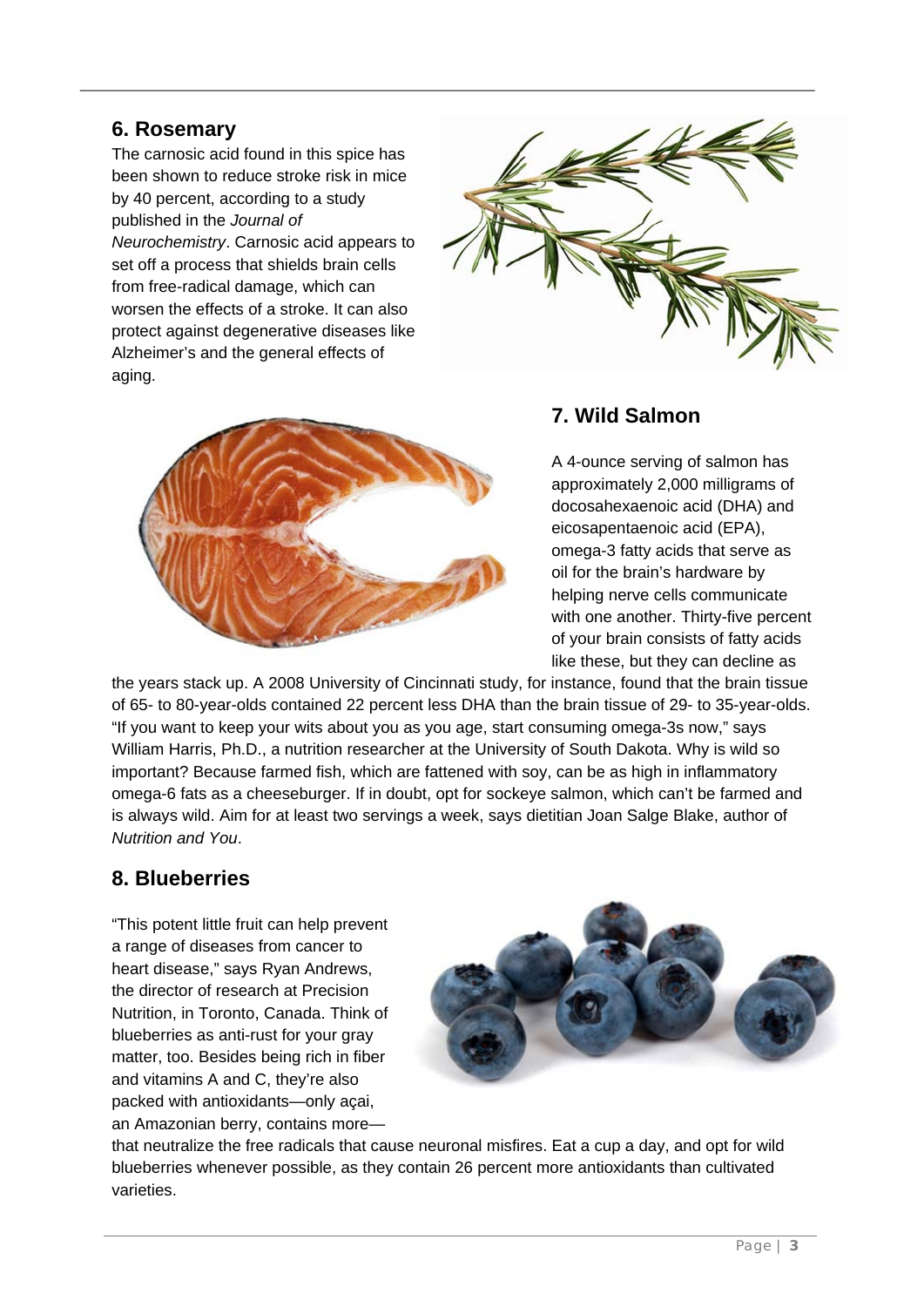# **9. Green Tea**

Green tea releases catechin, an antioxidant with proven anti-inflammatory and anticancer properties. Research found that drinking 2 to 6 cups a day not only helps prevent skin cancer but might also reverse the effects of sun damage by neutralizing the changes that appear in sunexposed skin. Other studies show that green tea—infused with another antioxidant called

epigallocatechin gallate (EGCG)—can boost your cardiovascular health and reduce the risk of most types of cancer.

# **10. Dark Chocolate**

Flavonoids, a natural nutrient in cocoa, improve blood flow in the brain, which helps boost cognitive function. Plus dark chocolate contains a tannin called procyanidin, which is also found in red wine, that can keep your arteries flexible



and your blood pressure low. It helps on the outside, too. In a study from the *Journal of Nutrition*, women who drank cocoa fortified with a chocolate bar's worth of flavonols had better skin texture and stronger resistance to UV rays than those who drank significantly fewer flavonols. Indulge in 1 ounce a day to get all the benefits, says dietitian Sari Greaves of New York Presbyterian Hospital–Cornell.



# **11. Tuna**

Your favorite deli sandwich has a little secret: Selenium. This nutrient helps preserve elastin, a protein that keeps your skin smooth and tight. The antioxidant is also believed to buffer against the sun (it stops free radicals created by UV exposure from damaging cells). Tuna is also a great source of protein, contains no trans fat, and a 3-ounce serving

of chunk light contains 11 mg of heart-healthy niacin, which has been shown to help lower cholesterol and help your body process fat. University of Rochester researchers determined that niacin raises HDL cholesterol (the good kind) and lowers triglycerides more than most statins alone.

# **12. Carrots**

Think of carrots as orange wonder wands good for the eyeballs, and good for clearing up breakouts. No magic here, though, just plenty of vitamin A, which prevents overproduction of cells in the skin's outer layer. That means fewer dead cells to combine with sebum and clog pores. They're also spiked with carotenoids—



fat-soluble compounds that are associated with a reduction in a wide range of cancers, as well as a reduced risk and severity of inflammatory conditions such as asthma and rheumatoid arthritis.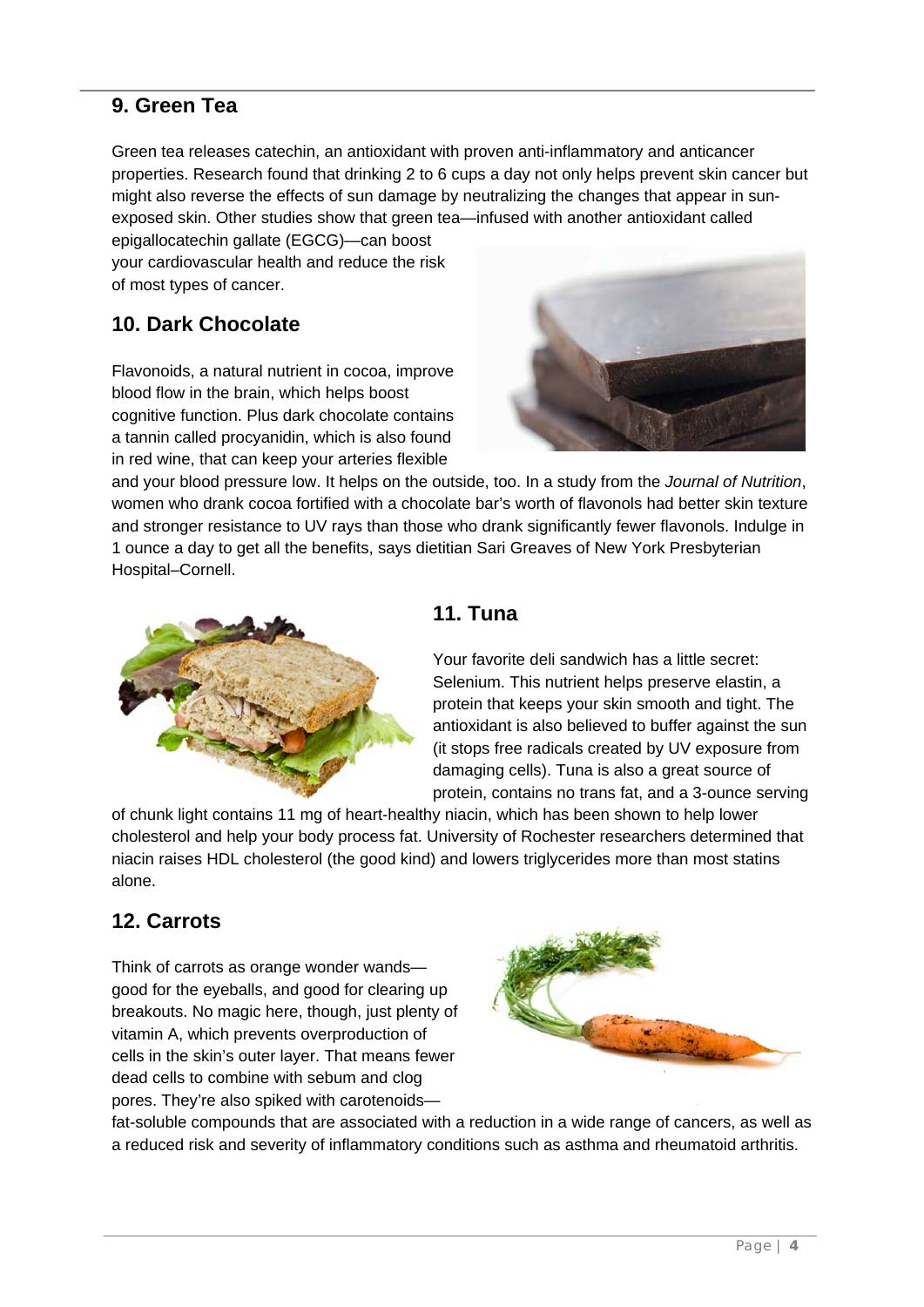

# **14. Whole Grains**

Whole grains—oatmeal, wheat flour, barley, brown rice—are high in fiber, which calms inflamed tissues while keeping the heart strong, the colon healthy, and the brain fueled. Whole grains can be loaded with carbs, but the release of those sugars is slowed by the fiber, and because they can pack as much as 10 grams of protein per 1/2-cup serving, they also deliver steady muscle-building energy.

# **13. Dried Plums**

Also known as prunes, these dark shrivelers are rich in copper and boron, both of which can help prevent osteoporosis. "They also contain a fiber called inulin, which, when broken down by intestinal bacteria, makes for a more acidic environment in the digestive tract," says Bowerman. "That, in turn, facilitates calcium absorption."



But not all breads and crackers advertised as "whole grain" are the real deal. "Read the label," says Lynn Grieger, an online health, food, and fitness coach. "Those that aren't whole grain can be high in fat, which increases inflammation."



### **15. Red Wine**

Swimming in resveratrol—a natural compound that lowers LDL, raises HDL, and prevents blood clots—red wine can truly be a lifesaver. A recent review in *Alcoholism: Clinical and Experimental Research*, for instance, suggests that resveratrol may prevent or delay the onset of chronic disease. But limit your intake to two drinks a day. According to a study of 6,000 patients in the *Journal of the American Medical Association*, you're 97 percent more likely to reach your 85th birthday if you keep your daily alcohol consumption to fewer than three

drinks. Vin rouge is also a rich source of flavonoids, antioxidants that help protect the lining of blood vessels in your heart, and may make you less likely to die of cardiovascular disease, according to Japanese researchers.

# **16. Yogurt**

Various cultures claim yogurt as their own creation, but the 2,000-year-old food's health benefits are not disputed: Fermentation spawns hundreds of millions of probiotic organisms that serve as reinforcements to the battalions of

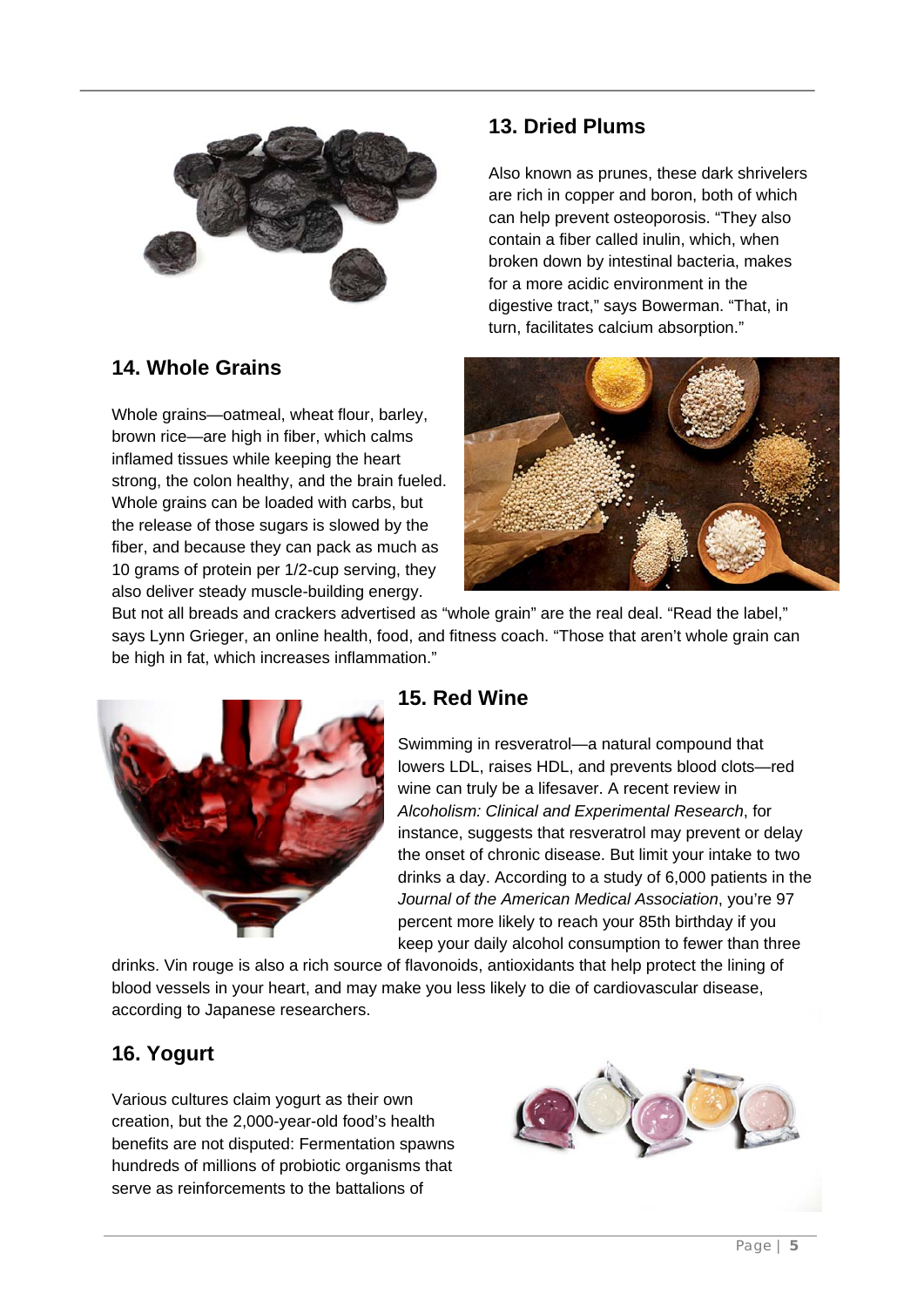beneficial bacteria in your body, which keep your digestive tract healthy and your immune system in top form, and provide protection against cancer. Not all yogurts are probiotic, though, so make sure the label says "live and active cultures."



### **17. Avocado**

Chock full of monounsaturated fat, avocados deliver a double-barreled blast to LDL cholesterol (the bad kind). They are also rich in folate, a water-soluble B vitamin that helps lower the levels of homocysteine, an amino acid that can hinder the flow of blood through blood vessels. Eat a 1/4 cup twice a week, says Greaves.

### **18. Walnuts**

Richer in heart-healthy omega-3s than salmon, loaded with more anti-inflammatory polyphenols than red wine, and packing half as much musclebuilding protein as chicken, the walnut sounds like a Frankenfood, but it grows on trees. Other nuts combine only one or two of these features, not all three. A serving of walnuts—about 1 ounce, or



seven nuts—is good anytime, but especially as a postworkout recovery snack.



### **19. Turmeric**

Curcumin, the polyphenol that gives turmeric its tang and yellow hue, has anticancer properties, anti-inflammatory effects, and tumor-fighting activities known in nutritionspeak as anti-angiogenesis. Researchers at UCLA have also found that it helps deter the accumulation of amyloid plaques in the brain, tiny blockages that may cause Alzheimer's disease. Turmeric's prevalence

in India, the researchers suggest, may help explain why so few of the country's senior citizens have the disease, whereas the statistic is close to 13 percent in the United States, according to the Alzheimer's Association. One tip: Pair it with pepper in curries. "Adding black pepper to turmeric or turmeric-spiced food enhances curcumin's bioavailability by 1,000 times, due to black pepper's hot property called piperine," says nutritionist Stacy Kennedy of the Dana Farber Cancer Institute.



# **20. Black Beans**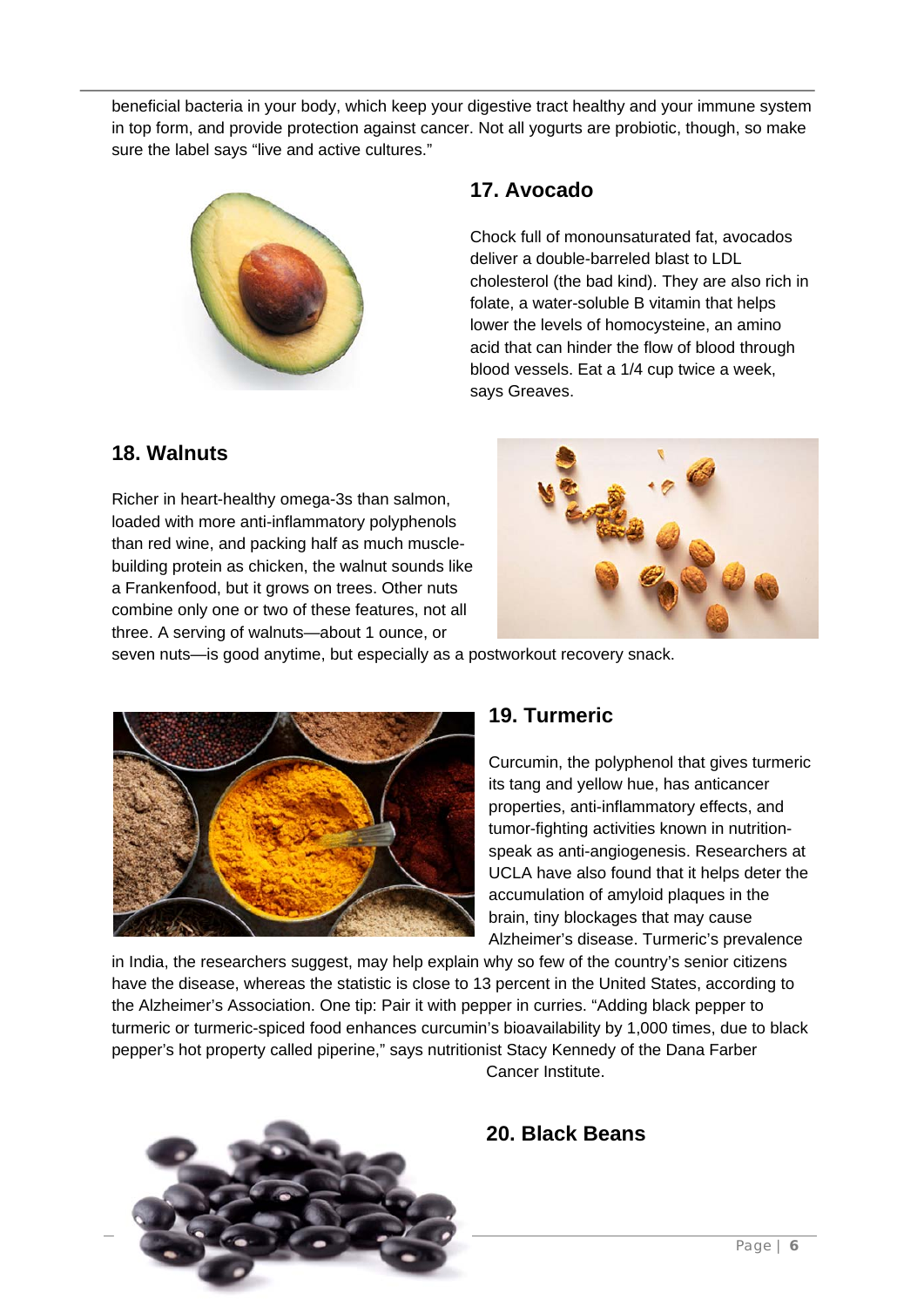People who eat one 3-ounce serving of black beans a day decrease their risk of heart attack by 38 percent, according to a study in the *Journal of Nutrition*. And while other beans are also good for your heart, none can boost your brainpower like black beans. That's because they're full of anthocyanins, antioxidant compounds that have been shown to improve brain function. They're also packed with superstar nutrients, including protein, healthy fats, folate, magnesium, B vitamins, potassium, and fiber.

# **21. Apples**

An apple a day reduces swelling of all kinds, thanks to quercetin, a flavonoid also found in the skin of red onions. Quercetin reduces the risk of allergies, heart attack, Alzheimer's, Parkinson's, and prostate and lung cancers. If given the choice, opt

for Red Delicious. They contain the most inflammationfighting antioxidants.

### **22. Alaskan King Crab**





High in protein and low in fat,

the sweet flesh of the king crab is spiked with zinc—a whopping 7 milligrams per 3.5-ounce serving. "Zinc is an antioxidant, but more important, it helps support healthy bone mass and immune function," says Bowerman.

### **23. Pomegranates**

The juice from the biblical fruit of many seeds can reduce your risk of most cancers, thanks to polyphenols called ellagitannins, which give the fruit its color. In fact, a recent study at UCLA found that pomegranate juice slows the growth of prostate cancer cells by a factor of six.





# **24. Pak Choy**

This crunchy cruciferous vegetable is more than the filler that goes with shrimp in brown sauce. "Bok choy is rich in bone-building calcium, as well as vitamins A and C, folic acid, iron, beta-carotene, and potassium," says celebrity trainer Teddy Bass. Potassium keeps your muscles and nerves in check while lowering your blood pressure, and research

suggests that beta-carotene can reduce the risk of both lung and bladder cancers, as well as macular degeneration.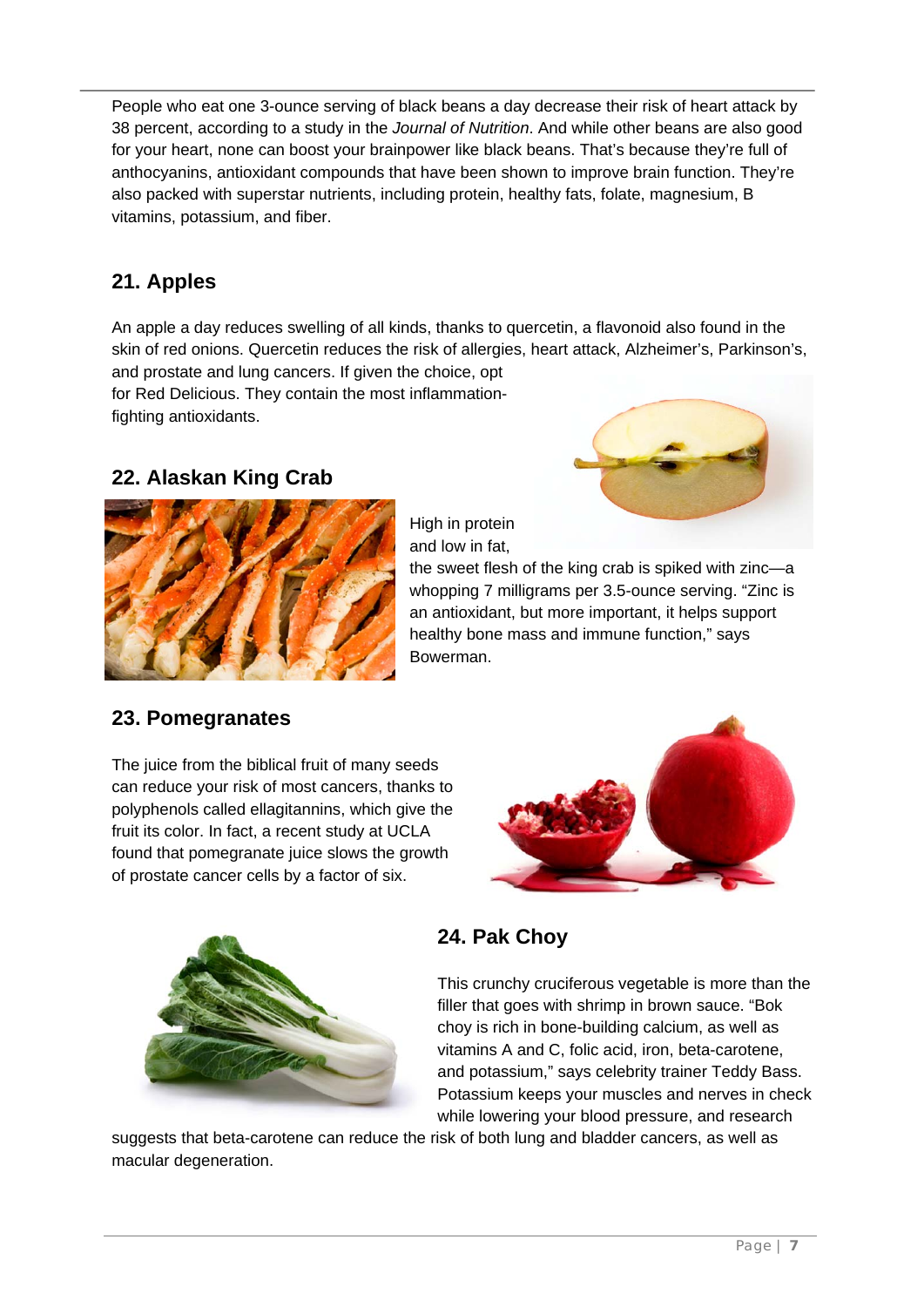### **25. Oysters**

Shellfish, in general, is an excellent source of zinc, calcium, copper, iodine, iron, potassium, and selenium. "But the creamy flesh of oysters stands apart for its ability to elevate testosterone levels and protect against prostate cancer," says Bass.

### **26. Broccoli**





One cup of

broccoli contains a hearty dose of calcium, as well as manganese, potassium, phosphorus, magnesium, and iron. And that's in addition to its high concentration of vitamins—including A, C, and K—and the phytonutrient sulforaphane, which studies at Johns Hopkins University suggest has powerful anticancer properties.



Like bananas, this fuzzy fruit is high in bone-protecting potassium. "They're also rich in vitamin C and lutein, a carotenoid that can help reduce the risk of heart disease," says Bowerman. "I try to eat at least one or two a week after exercising." Freeze them for a refreshing energy kick, but don't peel the skin: It's edible and packed with nutrients.





### **28. Olive Oil**

The extra-virgin variety is rich in beneficial monounsaturated fats. "Its fatty acids and polyphenols reduce inflammation in cells and joints," says Grieger. A study in the journal *Nature* found that it's as effective as Advil at reducing inflammation. "Have 2 tablespoons a day," says Bowerman.

# **29. Leeks**

"Leeks can support sexual functioning and reduce the risk of prostate cancer," says Michael Dansinger, M.D., an assistant professor of medicine and an obesity researcher at Tufts–New England Medical Center, in Boston. "Chop the green part of a medium leek into thin ribbons and add it to soups, sautés, and salads as often as



possible." These scallionlike cousins of garlic and onions are also packed with bone-bolstering thiamine, riboflavin, calcium, and potassium, and they're also rich in folic acid, a B vitamin that studies have shown to lower levels of the artery-damaging amino acid homocystein in the blood.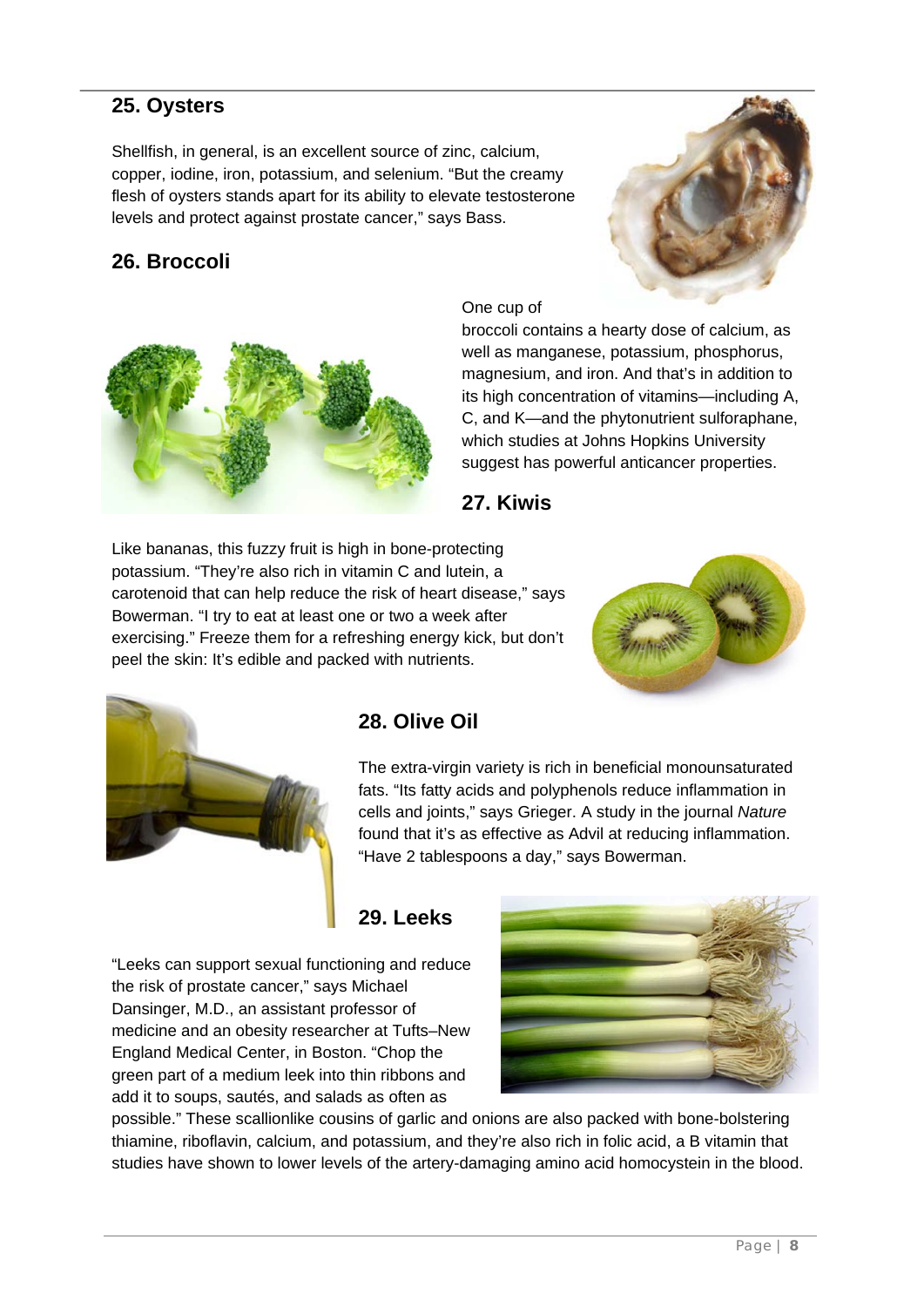### **30. Artichokes**

Lauded for centuries as an aphrodisiac, this fiber-rich plant contains more bone-building magnesium and potassium than any other vegetable. Its leaves are also rich in flavonoids and polyphenols—antioxidants that can cut the risk of stroke—and vitamin C, which helps maintain the immune system. "Eat them as often as you can," says Bowerman. Ripe ones feel heavy for their size and squeak when squeezed.





### **31. Chili Peppers**

"Chilis stimulate the metabolism, act as a natural blood thinner, and help release endorphins," says Petersen. Plus, they're a great way to add flavor to food without increasing fat or calorie content. Chilis are also rich in beta-carotene, which turns into vitamin A in the blood and fights infections,

as well as capsaicin, which inhibits neuropeptides (chemicals that cause inflammation). A recent study in the journal *Cancer Research* found that hot peppers even have anti-prostate-cancer properties. All this from half a chili pepper (or 1 tablespoon of chili flakes) every day.

### **32. Ginger**

Contrary to popular belief, ginger—a piquant addition to so many Asian dishes—isn't a root, it's a stem, which means it contains living compounds that improve your health. Chief among them is gingerol, a cancer suppressor that studies have shown to be particularly effective against that of the colon. Chop ginger or grind it fresh and add it to soymarinated fish or chicken as often as you can. The more





you can handle, the better.

#### **33. Cinnamon**

Known for making desserts sweet and Indian food complex, cinnamon is rich in antioxidants that inhibit blood clotting and bacterial growth (including the bad-breath variety). "Studies also suggest that it may help stabilize blood sugar, reducing the risk of type 2 diabetes," says dietitian Nancy Clark, author of *Nancy Clark's Sports Nutrition Guidebook*. "What's more, it may help reduce bad cholesterol. Try half a teaspoon a day in yogurt or oatmeal."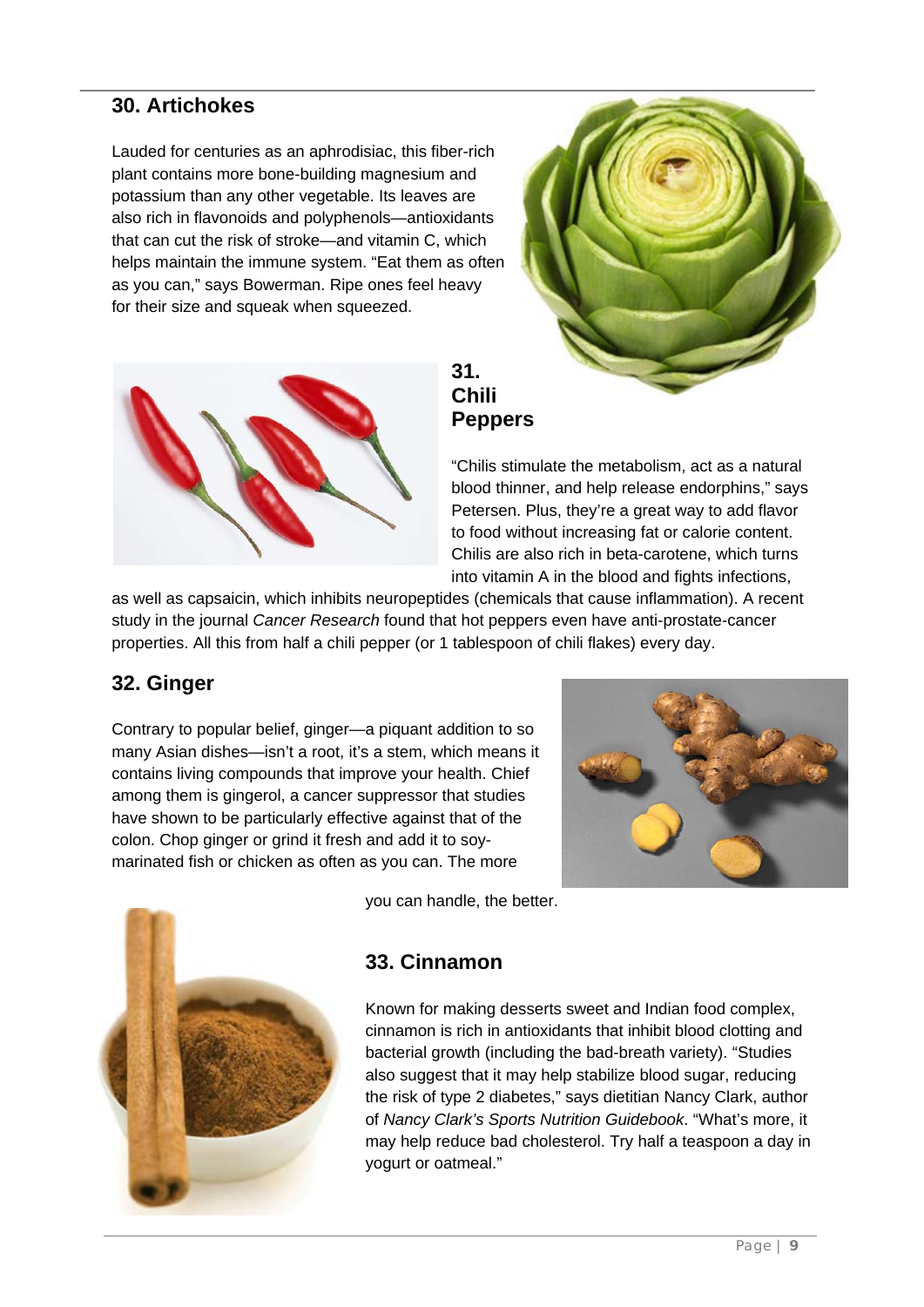### **34. Eggs**

Those who have eggs for breakfast lose 65 percent more weight than those who down a bagel breakfast with the same number of calories, according to a study in the *International Journal of Obesity*. Eat the



yolk, too. Recent studies have proved that the fat in the yellow part is important to keep you satiated, and the benefits of its minerals and nutrients outweigh its cholesterol effect.

### **35. Figs**

Packed with potassium, manganese, and antioxidants, this fruit also helps support proper pH levels in the body, making it more difficult for pathogens to invade, says Petersen. Plus, the fiber in figs can lower insulin and blood-sugar levels, reducing the risk of diabetes and metabolic syndrome. Select figs with dark skins (they contain more nutrients) and eat them alone or add them to trail mix.

### **36. Grass-Fed Beef**

Nothing beats pure protein when it comes to building muscle. The problem with most store-bought beef, however,



is that the majority of cattle are

grain fed, which gives their meat a relatively high ratio of omega-6 to omega-3 fatty acids. That, in turn, contributes to inflammation. The fatty acids in grass-fed beef, on the other hand, are skewed toward the omega-3 variety. Such beef also contains conjugated linoleic acid (CLA), which studies have shown help reduce belly fat and build lean muscle.

### **37. Mushrooms**

Delicious when added to brown rice, reiki, shiitake, and maitake mushrooms are rich in the antioxidant ergothioneine, which protects cells from abnormal growth and replication. "In short, they reduce the risk of cancer," says Bowerman, who recommends half a cup once or twice a week. "Cooking them in red wine, which contains resveratrol, magnifies their immunity-boosting power."